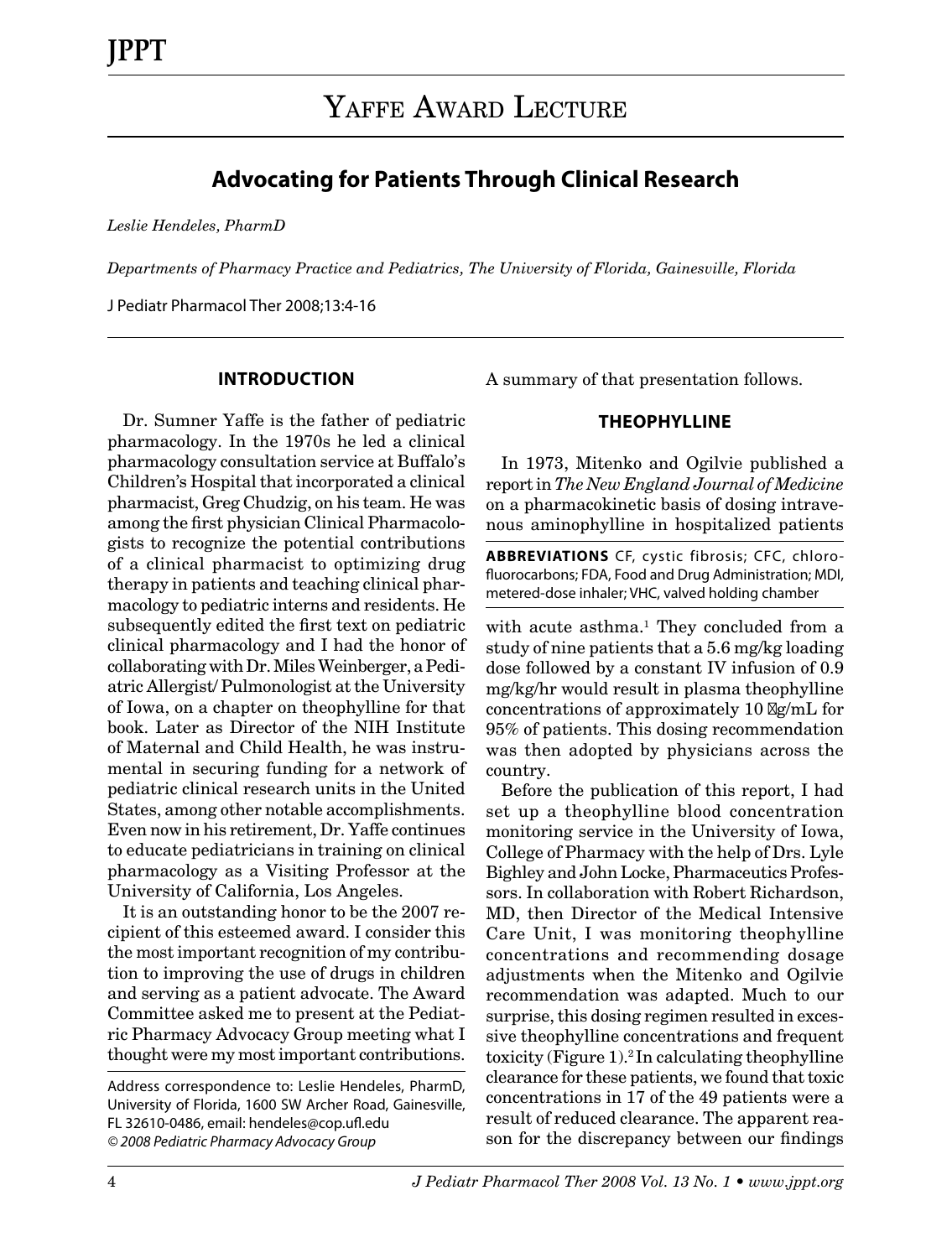

**Figure 1.** Theophylline plasma concentrations measured in 49 critically ill adults after an IV aminophylline loading dose of 5.6 mg/kg followed by a constant infusion of 0.9 mg/kg/hr. Concentrations were significantly higher in the three groups with toxicity. Reproduced with permission from the *Annals of Pharmacotherapy.* 2

and the Mitenko and Ogilvie report was that patients in their study were relatively young cigarette smokers with higher and less variable clearances than the seriously ill medical intensive care unit patients that we monitored. We suspected numerous factors that reduced theophylline clearance including heart failure and liver dysfunction, and subsequently others confirmed these findings.3-8 Clearly, the most important lesson of this experience was the need to individualize dosage to compensate for variation in clearance and the danger in calculating dosing regimens in one population and extrapolating them to other populations.

We presented the results of our study to a Food and Drug Administration (FDA) Pulmonary Allergy Drugs Advisory Committee, and subsequently the Agency issued guidelines on dosing IV aminophylline. Since theophylline was available in various formulations by different manufacturers, the Agency developed a standardized labeling that all manufacturers were subsequently required to include in their package inserts.

In the late 1970s and early 1980s, slowrelease theophylline was the first line maintenance medication for reducing the frequency and severity of symptoms in patients with persistent asthma. This was before the recognition of the inflammatory component of asthma and the subsequent shift to the use of inhaled corticosteroids as first-line therapy.

At that time, there were a large number of theophylline products available, and Dr. Weinberger and I had previously demonstrated wide variation in the rate and extent of theophylline absorption from these products.9-11 Bioavailability studies indicated that the ability to maintain a theophylline concentration within the 10-20 µg/mL therapeutic range was dependent upon the rate of metabolism in the patient (clearance), the rate and extent of absorption of the product, and the dosing interval selected by the prescriber.11 TheoDur (Key Pharmaceutical, Kenilworth, NJ) became the most frequently prescribed slow-release product in the United States and required an every-12-hours dosing interval in most adults and every-8-hours in children who, on average, had higher clearance rates than adults.

Subsequently, FDA approved Theo-24 (UCB Pharma, Inc, Smyrna, GA) based upon company claimes that the product could be given once a day due to bioavailability studies in non-smoking adults (who on average slowly metabolize theophylline).12 At that time, FDA required bioavailability studies to be conducted in the fasting state. However, Dr. Weinberger and I were incredulous that any slow-release product could maintain therapeutic concentrations for a 24-hour period, especially in patients who were more rapid metabolizers. We noted that the dose employed in one Searle bioavailability study was 1500 mg, which suggested to us that Theo-24 had incomplete absorption since previous data indicated that the median dose required to produce a therapeutic concentration in non-smoking adults was 900 mg/day.13 We hypothesized that food would further reduce the extent of absorption and conducted a crossover study in 8 healthy non-smoking volunteers. Much to our surprise, we discovered that food induced dose-dumping of this product—that is, 48% of the dose was released in a 4-hour period when taken with food compared to 18.5% when taken fasting (Figure 2).14 The most likely explanation for this finding was the pH sensitive dissolution of the coating on the Theo-24 beads. In the postprandial alkaline pH of the small intestine, the coating dissolves faster than when taken fasting when the pH is lower.

Subsequently, in a study on the circadian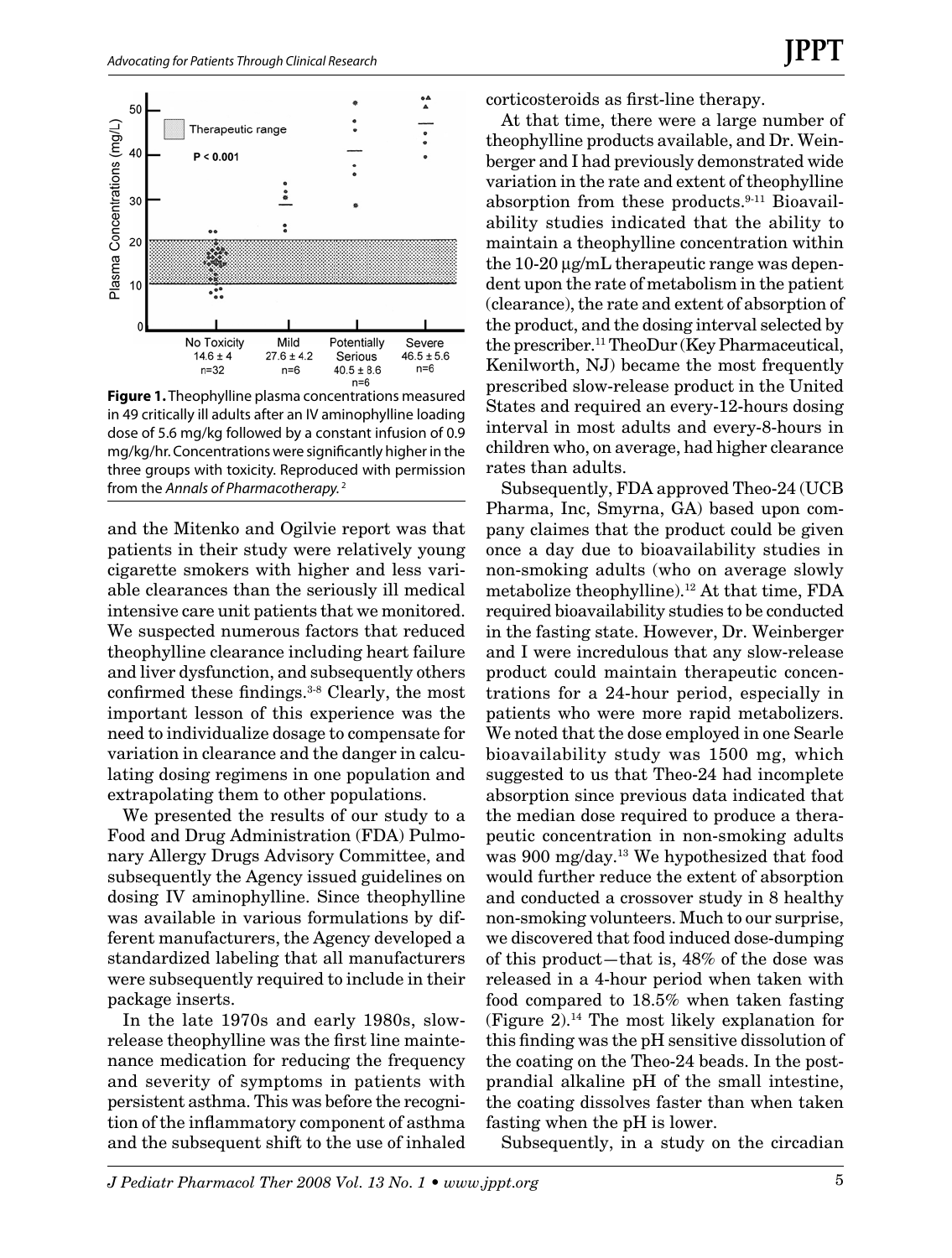

**Figure 2.** Theophylline serum concentrations in one volunteer who received a single dose of Theo-24 (UCB, Pharma, Inc, Smyrna, GA) fasting and with food on two separate study days. The shaded area represents the time period when this subject had symptoms of theophylline toxicity after dose-dumping. Reproduced with permission from *Chest*. 14

variation of absorption of theophylline in children, Smolensky et al. discovered that a single dose of Theo-24 given on an empty stomach at bedtime produced much higher, and sometimes toxic, concentrations during the night than when the same dose was given in the morning, probably because of a higher pH in the small intestine during the night.15

Surprisingly, Theo-24 is one of the few slowrelease theophylline products still available in the United States. Although there is a precaution in the labeling about taking this product fasting, most prescribers and pharmacists are unaware of this and fail to warn patients. Fortunately, slow-release theophylline is rarely prescribed; hence, few patients are exposed to this potential danger.

### **NON-PRESCRIPTION METAPROTERENOL INHALER**

In 1982, FDA announced its intention to allow metaproterenol metered-dose inhaler (MDI) (Alupent) to be sold without a prescription. This change was made without consultation of its Pulmonary Allergy Drugs Advisory Committee or physician groups that specialized in the care of asthma patients. The FDA's rationale was that the existing epinephrine MDI (Primatene Mist; Wyeth Pharmaceuticals, Madison, NJ) was much less effective and potentially more toxic than metaproterenol. However, in FDA's review of the literature, they neglected to realize that in some countries, such as Australia, the generic name for metaproterenol was orciprenaline and that there were reports of increased deaths from asthma in patients taking this drug without prescription.16 Our major concern was not toxicity from the drug but the fact that patients would have access to this drug without medical supervision and would continue to use it as asthma worsens, which would delay them from seeking medical care and initiation of systemic corticosteroids. Consequently, I led a campaign to get FDA to reverse their position on this issue. After failure to convince the then Chief of the Pulmonary Division that a mistake had been made, I enlisted the help of physician and pharmacy organizations to oppose this move. We also stimulated articles in the *New York Times*, *Washington Post*, and a story on ABC National Evening News Program. In addition, we brought this issue to the attention of Congressman John Dingle, who announced that he would conduct a congressional hearing on FDA's action. The Agency then hurriedly convened their Pulmonary Allergy Drugs Advisory Committee who voted to support our position, and subsequently FDA returned metaproterenol to prescription only status.

Before embarking upon this campaign, I gained the approval of the Dean of the College of Pharmacy and the Vice President for Health Affairs at the University of Florida. It was, indeed, fortunate that I had the foresight to do this since Boehringer Ingelheim, the manufacturer of Alupent, flew their Chief Executive Officer on a private jet to Gainesville to meet with the President of the University of Florida in an attempt to suppress my campaign. The President resisted the pressure from the company and I was allowed to continue my efforts.

### **MONITORING AMINOGLYCOSIDES IN CHILDREN**

In 1980 when I moved from the University of Iowa to the University of Florida, I established a pharmacokinetic consultation service in collaboration with Allen Neims, MD, PhD, then Chairman of the Pharmacology Department. As part of this service, we were consulted to es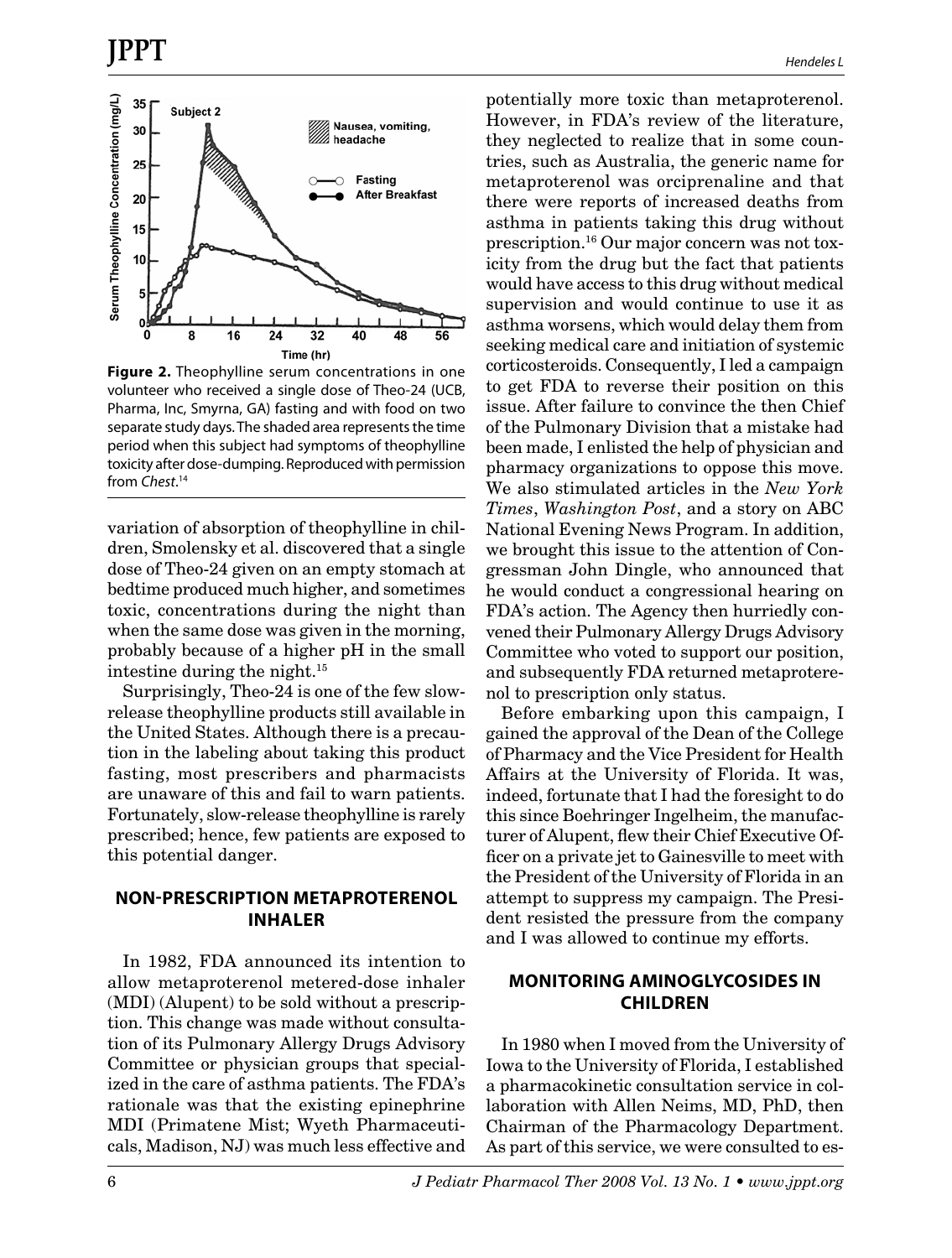tablish initial dosing, set up phlebotomy service to draw samples at appropriate times, and then use the results from the clinical laboratory to make written dosing recommendations in the patient's medical record.

At the time, it was conventional to obtain peaks and troughs in all patients receiving aminoglycosides. Dr. Ken Massey, who was completing a post-PharmD fellowship, noted that a large number of patients had therapeutic peaks and troughs. We subsequently analyzed the consultations for a three-year period and were able to determine that peaks and troughs were in the therapeutic range for all children over 1 year of age who had normal renal function, were treated for no more than 10 days with 2.5 mg/kg of gentamicin or tobramycin every 8 hours and were not being treated for pulmonary infections, which required higher peak concentrations.

The publication of our findings in the *Journal of Pediatrics* stirred some controversy, especially among PharmDs who were providing pharmacokinetic monitoring at other institutions.17 However, over the ensuing years, our recommendations have been adapted, and monitoring aminoglycoside serum concentrations has become more selective.

#### **PANCREATIC ENZYMES**

Ninety percent of patients with cystic fibrosis (CF) have pancreatic enzyme insufficiency and require exogenous pancreatic enzymes to improve fat absorption. Because pancreatic enzymes were available before passage of the 1938 Pure Food and Drug Act, it has been legal for drug companies to manufacture and sell these products without FDA approval. Throughout the 1980s, microencapsulated formations such as Pancrease (McNeil Pharmaceutical, Fort Washington, PA) were the most frequently prescribed formulations for CF patients because the coating on the beads resisted acid inactivation in the stomach releasing enzyme in the small intestine and, therefore, improving fat absorption compared to conventional rapid release products.<sup>18</sup>

In 1989, a clinical nutritionist in the Pediatric Pulmonary Clinic at the University of Florida told me about one of our young adult patients who had been well-controlled on Pancrease but



**JPPT**

**Figure 3.** Lipase activity of Pancrease (McNeil Pharmaceutical, Fort Washington, PA) and a generic product from three patients with cystic fibrosis who experienced treatment failure. All three patients took a generic product manufactured by Anaholic, Inc. sold by three different distributors. Lipase from the generic product was totally inactivated when exposed to simulated gastric fluid *invitro* for one hour, whereas the brand name product (Pancrease) retained lipase activity.19 Originally published in Hendeles L, Hochhaus G, Kazerounian S. Generic and alternative brand-name pharmaceutical equivalents: select with caution. *Am J Hosp Pharm* 1993;50:323-9 © 1993, American Society of Health-System Pharmacists, Inc. All rights reserved. Reprinted with permission. (R0810).

developed more frequent stools that were foul smelling after his pharmacist substituted a generic enzyme product that had just become available. A week later, a second patient called her, and Dr. Weinberger at the University of Iowa encountered a third patient. We collected the generic products from these patients, which were all manufactured by Anabolic, Inc., and distributed by different suppliers. We sent the enzymes to a commercial testing laboratory to evaluate the lipase activity in cold water and after one hour exposure to simulated gastric fluid (HCl at pH 1). We discovered that there was considerable variation in the enzyme content that did not correspond to the labeled amount and that after all three products were exposed to simulated gastric fluid, lipase was totally inactivated in one hour (Figure 3).<sup>19</sup> In contrast, Pancrease, which also contained nearly twice the amount of lipase as labeled, retained lipase activity after exposure to simulated gastric fluid. After we reported these results to FDA, the product manufactured by Anabolic, Inc. was withdrawn from the market.

Subsequently, pharmaceutics colleague Guenther Hochhaus, PhD, and a PharmD stu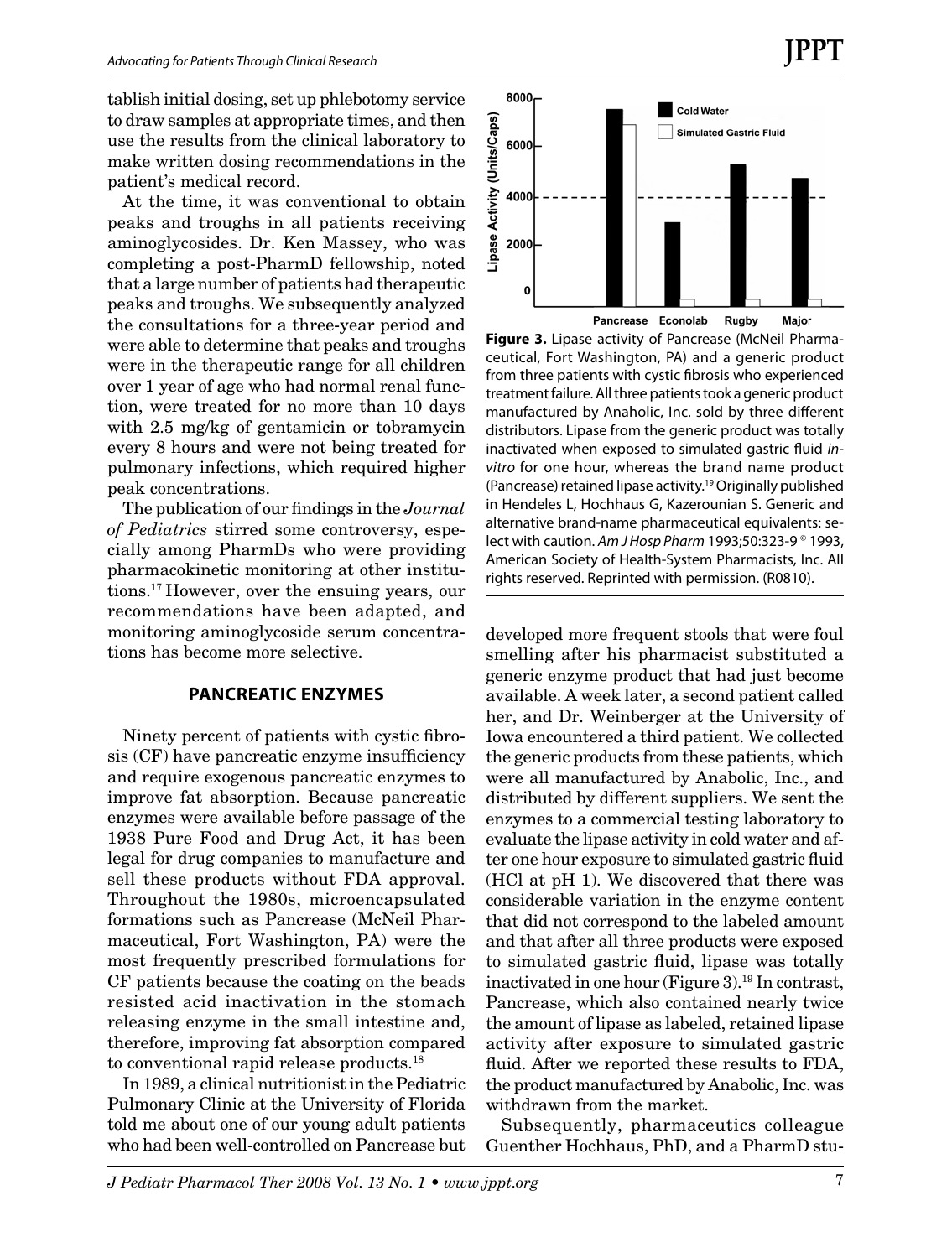dent set up the lipase assay in the College of Pharmacy at the University of Florida and we evaluated all of the products on the market. We found that there were vast differences in the enzyme content compared to what was labeled, there were large between-product variations in the pH at which they released enzyme and there were vast differences in the amount of lipase activity after exposure to simulated gastric fluid.20

We presented the results of our *in vitro* studies of all products on the market in 1994 to the FDA urging them to regulate this group of drugs.20 As a result of changes in the Directors of the Gastrointestinal Division at FDA, this issue came to the forefront and then fell between the cracks several times. In 2006 (12 years after our initial report of treatment failures) the FDA finally declared these products as new drugs and required new drug applications from manufacturers if they were to remain on the market after April of 2008. Interestingly, the apparent stimuli that led FDA to finally take this action were reports of adverse consequences of substituting newer generic products reported to the Cystic Fibrosis Foundation and pressure from Congressman Henry Waxman.

Because of difficulties in achieving the FDA requirement that the enzyme product contains the labeled amount, the Agency has extended the deadline to 2009 for companies who have already submitted a new drug application (Creon, Ultrase, and a new product from Eurand). To the best of my knowledge, neither McNeil, the manufacturer of Pancrease MT, nor the generic manufacturers have submitted a new drug application, so it is expected that they will not be able to sell their products after April 2008.

### **DELIVERY OF ALBUTEROL BY MDI AND HOLDING CHAMBER**

For decades inhaled albuterol has been delivered by nebulizer in the treatment of acute asthma in hospitalized patients. In 1992 I collaborated with a physician in our emergency department who had a special interest in the management of asthma. We conducted a double-blind, randomized, parallel study comparing the effect of albuterol, 2.5 mg delivered by nebulizer, and 4 puffs (0.360



**Figure 4.** Forced expiratory volume in 1 second (FEV<sub>1</sub>) in 35 patients with acute asthma treated in an emergency department in a randomized, double-blind, double-dummy, parallel manner with either 2.5 mg albuterol delivered by nebulizer ( ) or 4 puffs of albuterol metered-dose inhaler delivered through an InspirEase () (Key Pharmaceuticals, Kenilworth, NJ) valved holding chamber every 30 minutes until symptom-free. There was no significant difference in response to albuterol delivered by the two different methods.21 Originally published in Hendeles L, Hatton RC, Coons TJ, Carlson L. Automatic replacement of albuterol nebulizer therapy by metered-dose inhaler and valved holding chamber. *Am J Health-Syst Pharm* 2005;62:1053-61 ©2005, American Society of Health-System Pharmacists, Inc. All rights reserved. Reprinted with permission. (R0812).

mg) from a MDI delivered through a valved holding chamber (VHC), every 30 minutes for up to six treatments in patients with acute asthma treated in the emergency department.<sup>21</sup> The results of this study indicated that FEV<sub>1</sub> improved equally well with both treatments, and all but two patients (one in each group) were able to obtain sufficient symptom relief to be discharged from the emergency department (Figure 4). Subsequently, there were a number of studies in children of all age groups, as well as in adults, indicating that there was no advantage to using the nebulizer.22 Delivery by MDI+VHC is faster, requires less respiratory therapists' time, is more convenient and less expensive. However, there is often a great deal of resistance because of the mistaken belief by healthcare providers and patients that nebulizer therapy is more effective. In fact, a systematic review of the literature with metaanalysis of studies conducted in children less than 5 years of age indicated that the rate of hospital admission from the emergency department was significantly lower in children treated with the MDI+VHC attached to a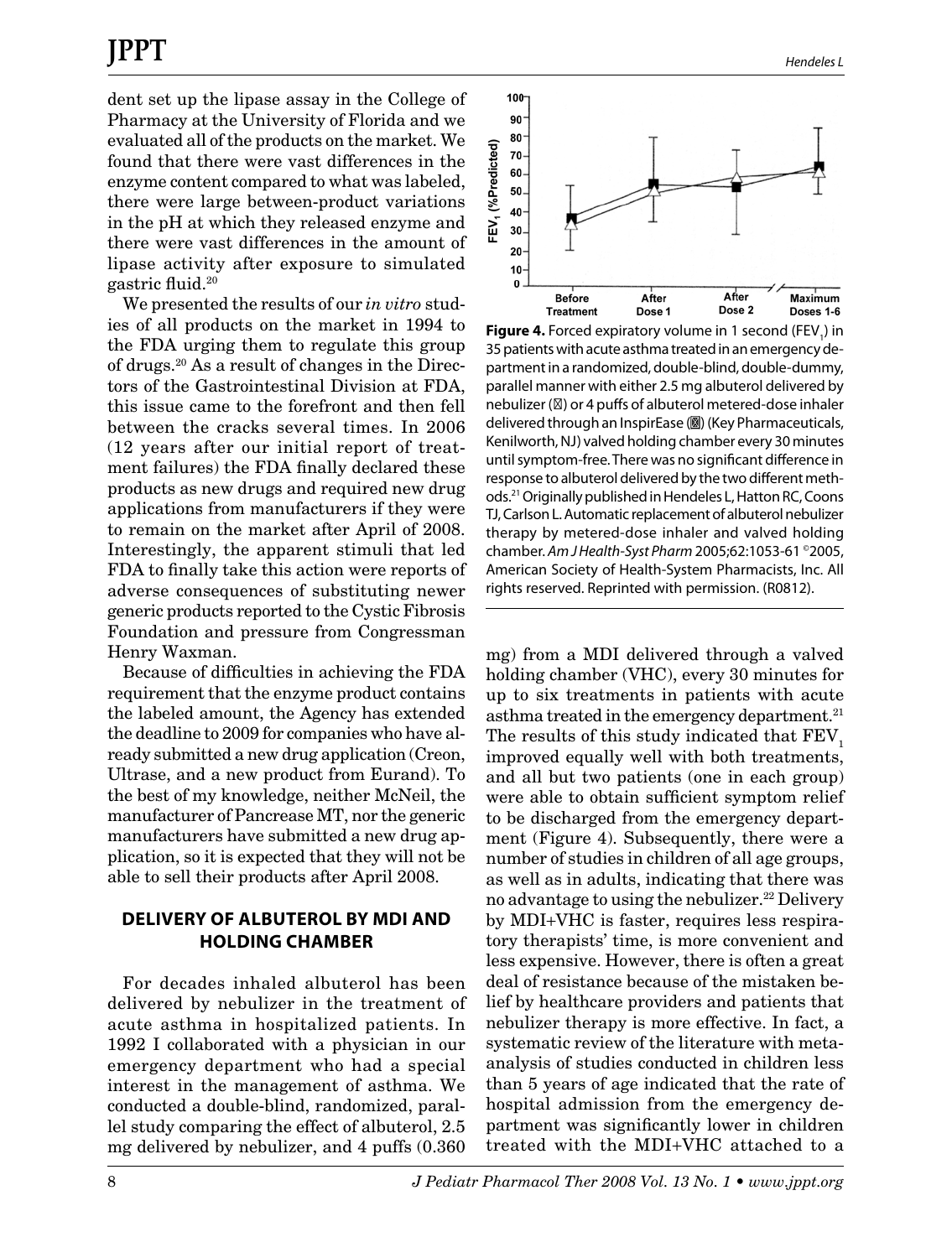mask compared to nebulizer and that the heart rate was significantly lower in the MDI+VHCtreated group.23 It is important to note that the dose of the MDI has to be increased in order to achieve an equal therapeutic effect. In the various studies conducted, between 4 and 10 puffs of the MDI have been administered compared to the 2.5 mg of the nebulizer solution.<sup>22</sup>

# **DETERMINING ADHERENCE TO ASTHMA MEDICATIONS BY TELEPHONING THE PATIENT'S PHARMACY**

It is well known that patients with asthma have poor adherence to their maintenance medication. As a clinical pharmacist in the Pediatric Pulmonary Clinic who interviews returning patients to determine how and when they use medication at home and whether they have adequate technique with inhalers, I realized that there was a discrepancy between what parents told us they did and the child's asthma control. We suspected that poor adherence was a frequent cause of treatment failure, but it was difficult to document this. I came up with the idea of telephoning the patient's pharmacy to obtain the prescription refill history as a method of measuring adherence. In collaboration with James Sherman, MD, a pediatric pulmonologist, we conducted a study in which 116 patients who presented to the Pediatric Pulmonary Clinic for a return visit were asked where they obtained their medication. We included only Medicaid patients in the study since we had the ability to confirm with the State Medicaid Office their reimbursement to pharmacies as a method of validating information provided by pharmacists. We also excluded patients who had received free samples from our clinic or other physicians. While each patient was being seen by Dr. Sherman, my students and I contacted the pharmacy and obtained the prescription refill history. During the clinic visit, Dr. Sherman rated on a checklist his assessment of adherence as either being greater than 80%, 50% to 80%, or less than 50% based upon his interview with the patient. The results indicated that Dr. Sherman's assessment greatly overestimated adherence, as measured by refill history, for maintenance medications such as inhaled corticosteroids.24 In fact, his assessments were 50% correct, about the same as if he had flipped a coin. It is noteworthy that 92% of the responses from pharmacies were accurate when compared to reimbursement records from the Medicaid Office. We concluded that telephoning the patient's pharmacy was an effective method of detecting poor adherence to maintenance medications. If a one-month supply of medication was refilled once every three months, for example, the patient could not possibly be adherent. In a subsequent study, we found that our patients took only 44% of doses of inhaled fluticasone prescribed compared to 68% for oral montelukast.25

This method of assessing adherence is now routinely used by the physicians in our clinic and it often prevents prescribing additional drugs or performing invasive diagnostic procedures such as bronchoscopies in patients who fail to respond to therapy when it is discovered that they are poorly adherent. In these instances, intervention is focused on improving adherence.<sup>26</sup>

# **STUDYING BRONCHODILATORS DURING NOCTURNAL ASTHMA ATTACKS**

It has been well recognized that the doseresponse of short-acting  $\beta_2$ -selective agonists is relatively flat during the daytime. However, bronchodilators generally are evaluated in patients with an  $\rm FEV_{1}$  in the range of 60%-80% predicted. If, in fact, the dose-response curve is relatively flat, a new product or delivery method of the same drug could deliver 50% more or 50% less drug and not be detected by a difference in  $\text{FEV}_1$ . We, therefore, hypothesized that studying the dose-response during a nocturnal asthma attack would be more relevant since these patients have severe bronchospasm upon awakening with asthma which is reversible with bronchodilator. In fact, they experience this at home and treat themselves and go back to sleep. We recruited 16 patients with a history of nocturnal asthma attacks and randomly studied their response to albuterol during the daytime when they were asymptomatic and after waking with acute asthma while sleeping in the Clinical Research Center at the University of Florida. The results of the study indicated that  $\operatorname{FEV}_1$  was extremely low in the patients upon waking at night with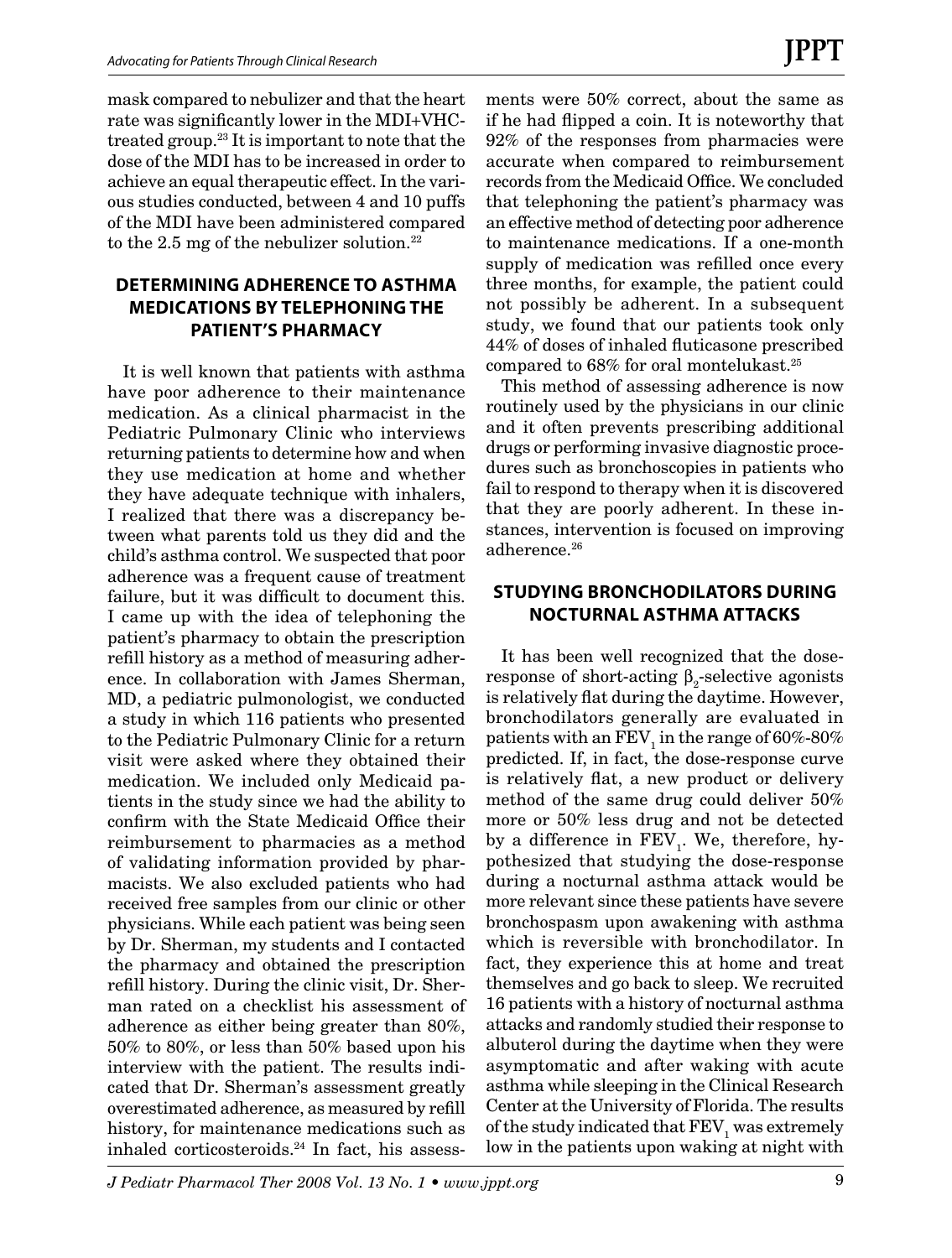

**Figure 5.** Forced expiratory volume in 1 second (FEV<sub>1</sub>) in 15 subjects with asthma before and after doubling cumulative doses of albuterol metered-dose inhaler delivered through an InspirEase (Key Pharmaceuticals, Kenilworth, NJ) in randomized order during a nocturnal asthma attack ( ) and during the day  $\left( \blacksquare \right)$  when subjects were asymptomatic. The slope of the dose-response curve was significantly steeper during the nocturnal attack. The median dose required to achieve an FEV<sub>1</sub> of 80% was 5 puffs during the night and 0.4 puffs during the day.<sup>27</sup> Reprinted from the *Journal of Allergy and Clinical Immunology*, Vol. 117, Hendeles L, Beaty R, Ahrens R, Stevens G, Harman EM, Response to inhaled albuterol during nocturnal asthma, 773, ©2006 with permission from Elsevier.

symptoms, on average 44%, but with repeated doses (up to a cumulative dose of 16 puffs)  ${\rm FEV}_1$  increased to 84%. In contrast, the  ${\rm FEV}_1$ was 68% at baseline during the daytime and increased to 90%, a flatter dose-response curve (Figure 5).  $27$  During the night, a median of 5 puffs were required to reach an  $\text{FEV}_1$  of 80%, whereas only 0.4 puffs were required during the day to reach this same clinically relevant endpoint. These results indicated that differences in the amount delivered to the airways would more likely be detected during nocturnal asthma than during the day and would provide a more relevant method of detecting a difference between two different  $\beta_2$ –agonists, or the same drug delivered by two different devices.

We subsequently studied in a randomized, unblinded, crossover design the response to albuterol and non-prescription epinephrine (Primatene Mist; Wyeth Pharmaceuticals, Madison, New Jersey) in eight patients with documented nocturnal asthma while sleeping in our Clinical Research Center.28 It is notewor-



**Figure 6.** Forced expiratory volume in 1 second (FEV<sub>1</sub>) in 8 subjects with asthma during a nocturnal asthma attack. Subjects were treated with doubling doses at 15-minute intervals with albuterol metered-dose inhaler (MDI)  $\Box$ or epinephrine MDI (Primatene Mist, Wyeth Pharmaceuticals, Madison, NJ) ( ) in a randomized, crossover manner. FEV<sub>1</sub> was significantly higher after albuterol at 34 and 68 minutes but the differences were not clinically relevant. Reproduced with permission from *Annals of Allergy, Asthma, and Immunology.*<sup>28</sup>

thy that with this small sample size, we were able to detect statistically significant, but not clinically relevant, differences in bronchodilator response at 34 and 68 minutes (Figure 6). Epinephrine was somewhat less effective than albuterol; it required almost twice as many puffs for the same effect. In contrast, the heart rate increased when patients were treated with albuterol, but decreased when they were treated with epinephrine (Figure 7). Most healthcare professionals have the bias that epinephrine is less safe than albuterol. However, the results of our study suggest that it is not bioavailable from the lungs when administered by the chlorofluorocarbons (CFC) MDI. That is, epinephrine has an alpha-adrenergic-receptor simulating effect which decreases transmucosal absorption. That is why dentists add it to local anesthetics to prolong their duration of action. Additionally, it is metabolized by catechol-o-methyl transferase in the lungs which inactivates it, and any drug that does reach the systemic circulation is rapidly metabolized by monoamine oxidase.

#### **LUNG BIOAVAILABILITY OF INHALED CORTICOSTEROIDS IN YOUNG CHILDREN**

The FDA approves spacer devices based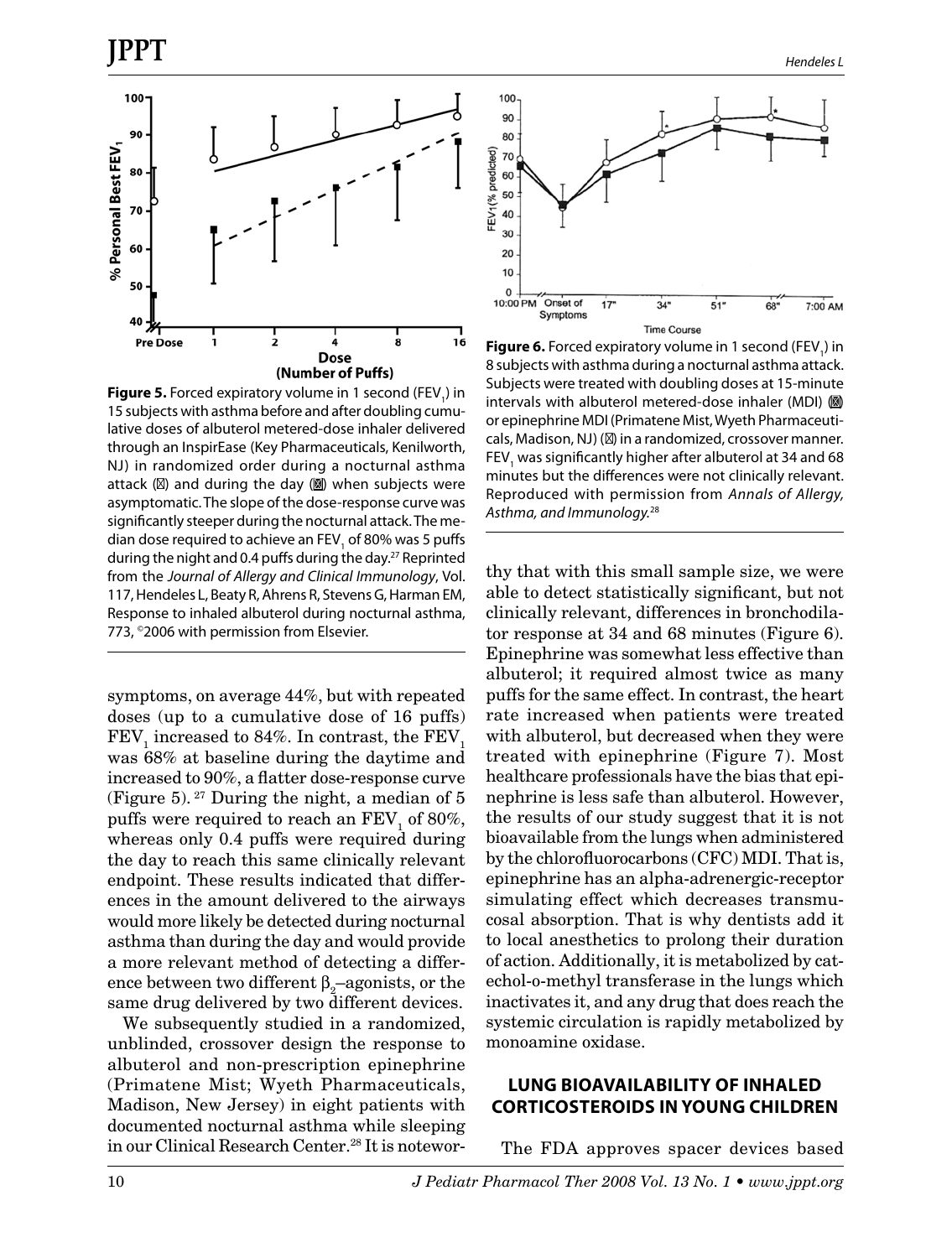

**Figure 7.** Heart rate in 8 subjects treated with albuterol  $\Box$ ) and epinephrine ( ) metered-dose inhalers in random order during a nocturnal asthma attack (see Figure 6 for details). Heart rate was significantly greater during albuterol after the second dose (6 cumulative puffs). Reproduced with permission from *Annals of Allergy, Asthma, and Immunology.*<sup>28</sup>

upon *in vitro* studies. However, there are very little *in vivo* data that differences between devices result in different amounts of drug being delivered to the airways. We, therefore, hypothesized that measuring fluticasone propionate serum concentrations would be a good marker of lung bioavailability in children. When patients inhale medications as much as 90% of the dose is swallowed. Since 99% of the swallowed dose of fluticasone propionate is inactivated by first-pass metabolism, drug in the blood exclusively is a result of absorption from the airways.

We first conducted a double-blind, randomized, crossover design study in 8 children (5-9 years of age) with asthma who inhaled fluticasone (CFC MDI, 220 µg twice a day for at least 2 days through the InspirEase (Key Pharmaceuticals, Miami, FL) valved holding chamber, and a generic equivalent for this device, the E-Z Spacer.29 We measured steady state fluticasone concentrations over 6 hours. The results of this study indicated that InspirEase delivered 22% more drug than the E-Z Spacer (Figure 8). In addition, the one-hour concentration strongly correlated with the 6-hour area under the curve. This opened up the possibility that a single blood sample collected at one hour could be used to evaluate differences in drug delivery in young children who would not tolerate



**Figure 8.** Steady-state fluticasone propionate plasma concentrations in 8 children with asthma (5-9 yr) after treatment with fluticasone metered-dose inhaler, 220 mg twice daily, delivered through an InspirEase (Key Pharmaceuticals, Kenilworth, NJ) ( ) and E-Z Spacer (We Pharmaceuticals, Ramona, CA) ( ) in a double-blind, randomized order. The peak was 18% greater and the AUC 22% greater after InspirEase compared to E-Z Spacer. Adapted from Liang, et al.<sup>29</sup>

multiple blood sampling.

Using this methodology, we subsequently evaluated the delivery of inhaled fluticasone in preschool children using a conventional valved holding chamber with mask (AeroChamber Plus; Forest Pharmaceuticals, St. Louis, MO) and an anti-static device with mask (Aero-Chamber Max; Monaghan Medical Corporation, Plattsburgh, NY).<sup>30</sup> Twelve children (1-6 years of age) were treated with 2 puffs of 110 µg/puff CFC formulation (Flovent, GlaxoSmithKline, Research Triangle Park, NC) for a minimum of 3 days. A single one-hour post-dose plasma concentration was obtained after each treatment in a randomized, unblinded, crossover design. The results indicated that in five of the patients, the anti-static device resulted in a much greater deposition of fluticasone in the airways, but in seven children there was no difference (Figure 9). Thus, using an antistatic device had a variable effect. Since we regrettably did not measure the static charge with the device before obtaining the blood samples, the reason for the inconsistent effect was unknown. We speculated that the buildup of fluticasone in the patients who did not show a difference actually reduced the static charge, resulting in no difference between the devices in these patients.

Nevertheless, the results of this study indicate that this design is a useful way of measuring differences in delivery devices with only one venipuncture per treatment. We subsequently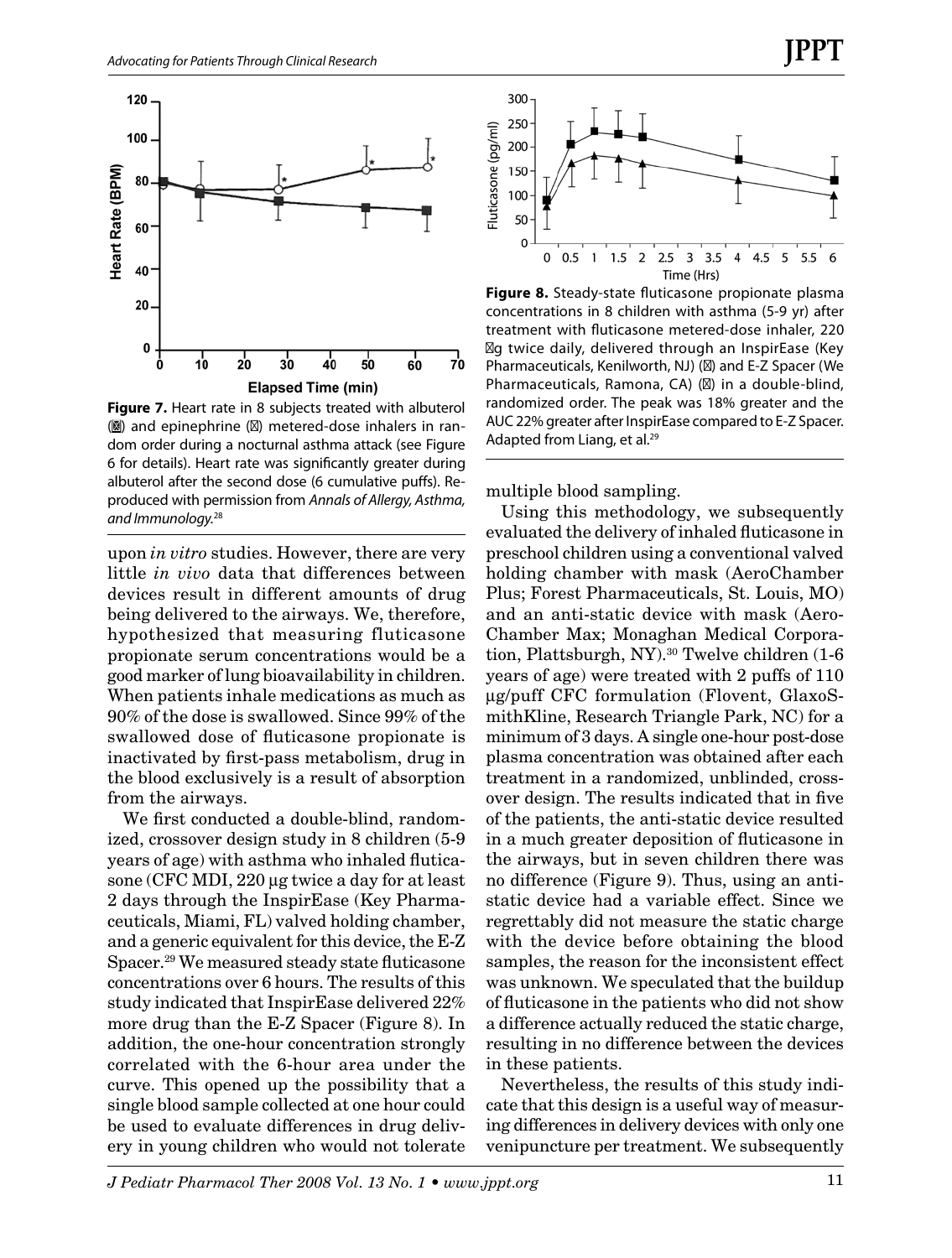

**Figure 9.** The one-hour steady-state fluticasone propionate plasma concentrations in 12 children (1-6 yr) treated with fluticasone metered-dose inhaler, 220 \g twice daily, delivered in randomized order by conventional (a) and anti-static ( ) valved holding chambers with attached mask. Plasma concentrations were more than two-fold greater in 5 children after the anti-static chamber but there was no difference between the devices in 7 children.<sup>30</sup> This article was published in the *Journal of Pediatrics*, Vol. 149, Khan Y, Tang Y, Hochhaus G, Shuster J, Spencer T, Chesrown S, Hendeles L, Lung bioavailability of hydrofluoroalkane fluticasone in young children when delivered by an antistatic chamber/mask, 793-7, Copyright Elsevier 2006.

measured the one-hour steady state fluticasone plasma concentration in 60 children of different ages treated with different devices.<sup>31</sup> We found that the plasma concentrations in children who could effectively inhale the drug from the actuator alone without an assist device were significantly lower than in all children who used either a valved holding chamber with mouthpiece or mask, including 12 patients less than 5 years of age. Interestingly, the mean concentration in the youngest children who passively breathed through the device was not significantly lower than the mean concentration in children who could inhale deeply and hold their breath. This indicated that drug was effectively delivered to the young children, a concern of many clinicians. Thus, we concluded that use of a valved holding chamber actually increases lung bioavailability because less drug is swallowed and inactivated and more drug is available to be absorbed from the lungs. Additionally, the results indicated that delivering an inhaled steroid to young children through an MDI+VHC with mask was an effective method of delivery.



**Figure 10.** The frequency of asthma exacerbations (A) and adverse events requiring patient withdrawal from the study (B) in 211 children 2-4 yr treated with placebo (PL), 0.31 or 0.63 mg of levalbuterol (R), or 1.25 or 2.5 mg of racemic albuterol (RS) three times a day after three weeks in a double-blind, randomized, parallel study. Although the differences were not statistically significant, the Food and Drug Administration denied approval for levalbuterol for this age group based on this study. Adapted from reference 38. Originally published in Hendeles L, Hatton RC, Coons TJ, Carlson L. Automatic replacement of albuterol nebulizer therapy by metered-dose inhaler and valved holding chamber. *Am J Health-Syst Pharm* 2005;62:1053-61 ©2005, American Society of Health-System Pharmacists, Inc. All rights reserved. Reprinted with permission. (R0813).

#### **LEVALBUTEROL NEBULIZER SOLUTION**

In 1999, Sepracor Inc. obtained approval to market levalbuterol (Xopenex, Sepracor Inc. Marlborough, MA), the R-albuterol isomer, as a nebulizer solution. The marketing strategy for this product has been that it is more effective and causes fewer side effects than racemic albuterol. My colleague, Dr. Mike Asmus, and I evaluated all of the literature available at that time and concluded that levalbuterol was neither more effective nor safer, just much more costly.32 In spite of the spin that the company put on subsequent publications, evaluation of the data in each of these studies clearly confirms our initial conclusion.33-37 This is especially true in pediatric studies. In fact, FDA denied approval of levalbuterol for children 2-5 years of age based on a Sepracor Inc. study demonstrating numerically greater asthma exacerbations and adverse effects compared to racemic albuterol and placebo (Figure 10).<sup>38</sup>

It is noteworthy that to this day, I still receive emails from pharmacists across the country attempting to resist addition of levalbuterol to their hospital formularies. Publishing such reviews and letters to the editor is one way that I have been able to advocate for patients.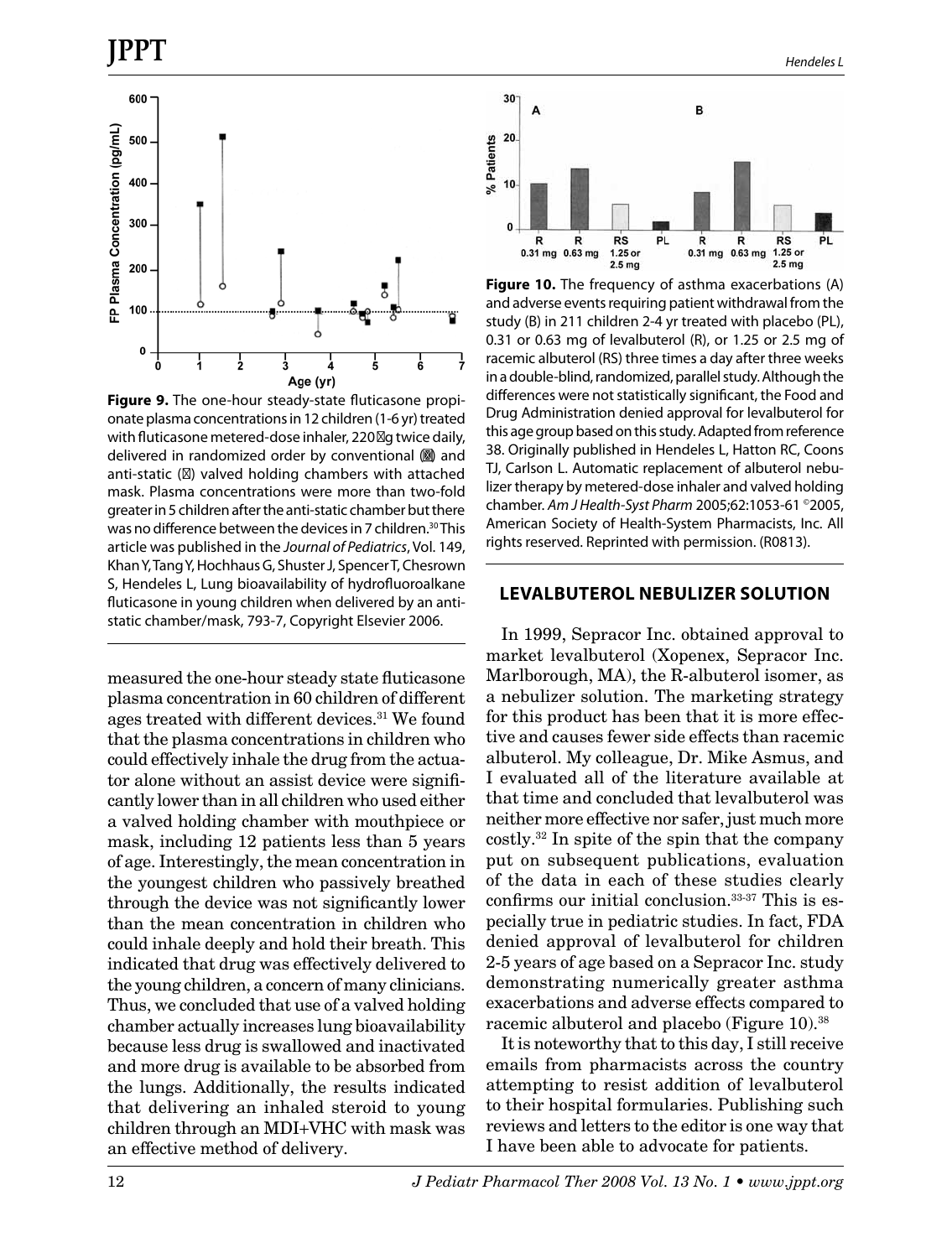

**Figure 11.** Funnel plot of 8 studies of oral phenylephrine 10 mg versus placebo reporting the mean maximum difference in decreases in nasal airway resistance over 120 minutes. The study is identified by the commercial testing lab that performed the study. The mean difference of 10% between phenylephrine and placebo was not statistically significant. Reproduced with permission from *Annals of Pharmacotherapy*. 42

#### **ORAL PHENYLEPHRINE AS A DECONGESTANT**

In the 1970s, FDA issued a monograph on over-the-counter decongestants indicating that phenylpropanolamine, pseudoephedrine, and phenylephrine were effective and safe when given orally. Phenylpropanolamine was removed from the market in 2001 because of an association with hemorrhagic strokes. Pseudoephedrine has been moved behind the counter as a result of an amendment to the Patriot Act attempting to restrict access to pseudoephedrine which can be used to illegally make methamphetamine. As a consequence, manufacturers of brand name pseudoephedrine products have reformulated their products with phenylephrine at a 10 mg dose in order to avoid loss of sales in convenience stores, grocery stores, airports, etc., where there is no pharmacy.

However, the 10 mg maximum FDA approved dose is no more effective than placebo.39 Because of high first-pass metabolism, phenylephrine has low oral bioavailability.<sup>40</sup> In contrast, topical phenylephrine nasal solution is highly effective at relieving nasal congestion.41 Subsequently, my colleague Dr. Randy Hatton and I obtained through the Freedom of Information Act the studies upon which the FDA panel in the 1970s based their conclusion that phenylephrine was safe and effective. We conducted a systematic analysis of the literature with meta-analysis and concluded that the 10 mg dose was not significantly more effective than placebo (Figure 11).<sup>42</sup> Also, we filed a Citizen's Petition and in December, 2007, FDA convened their non-prescription Drugs Advisory Committee to discuss our petition. FDA was able to present a total of 14 studies, 7 of which showed no difference between placebo and 7 that showed a statistically significant difference in nasal decongestant effect. The Advisory Committee, as had the Panel in the 1970s, disregarded the 7 studies that showed no difference and concluded that there was some evidence of a difference at 10 mg but recommended that larger doses be studied. Interestingly, two recent well-designed pharmacodynamic studies conducted by Schering-Plough Corporation failed to demonstrate a significant decongestant effect of oral phenylephrine in environmental allergen chamber studies.<sup>43,44</sup> However, the Panel dismissed the results of these studies on the basis that they were not efficacy studies in patients with naturally acquired nasal stuffiness. The results of this Committee probably will mean that the FDA will continue to allow the 10 mg dose. Whether the Agency has the ability to stimulate manufacturers to conduct modern day studies at larger doses is debatable.

#### **CONCLUSION**

In the past 35 years I have had the good fortune to become a clinical researcher without formal training. I owe much of my success to Dr. Weinberger, who mentored me for five years and continues to be a valuable sounding board.

Throughout my career, I have maintained a clinical practice—now only two half days per week in the Pediatric Pulmonary Clinic at University of Florida. It is this continued clinical experience that has raised questions for me and my collaborators to research and in turn, the results of our studies have been applied to patient care. I have also had the opportunity to act as a patient advocate to the FDA on issues such as non-prescription metaproterenol, pancreatic enzymes, and over-the-counter oral phenylephrine.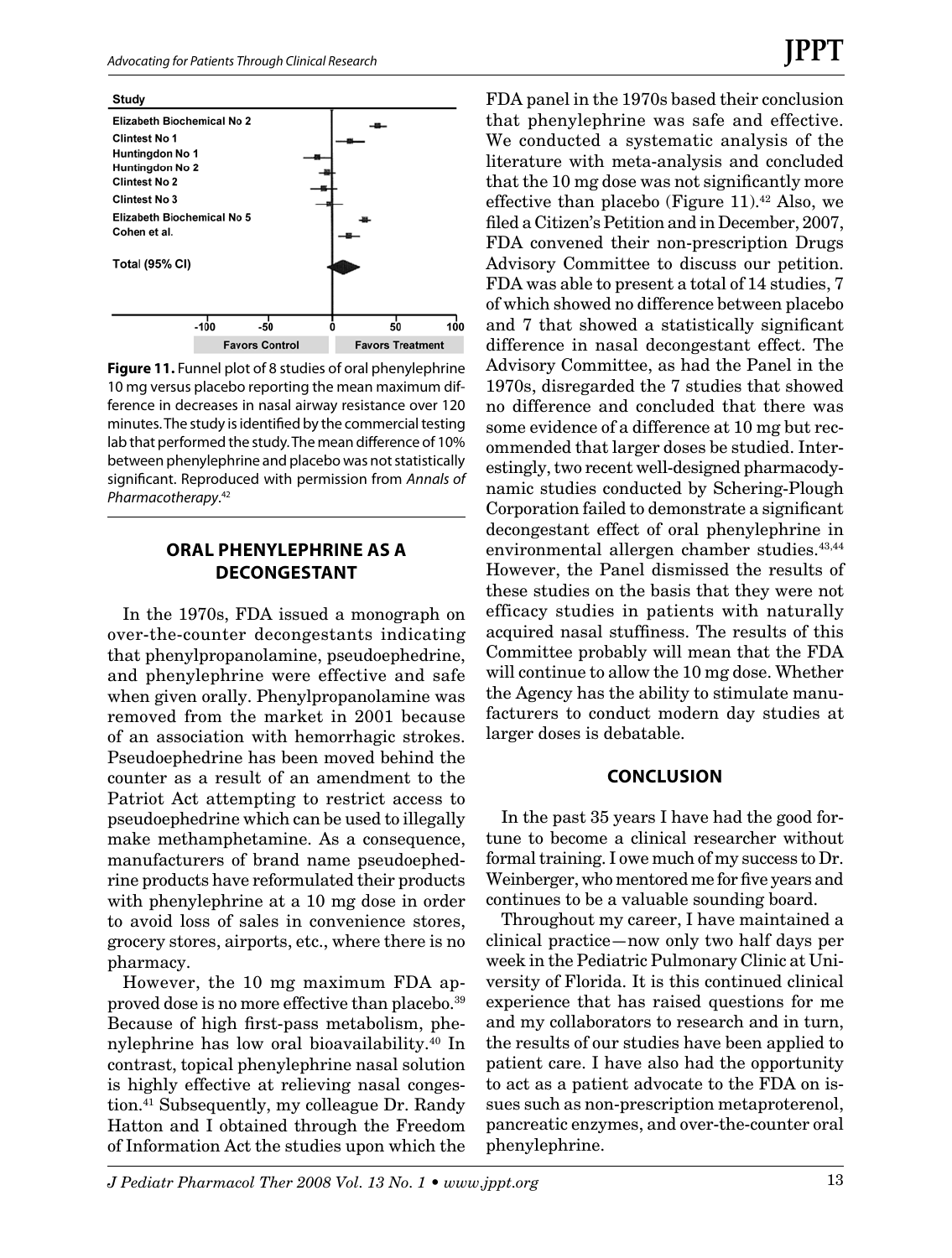**DISCLOSURE** Dr. Hendeles is a consultant to CompleWare Corporation, Merck and Co., Inc. and Xhale Diagnostics. He is on the Speaker's Bureau for AstraZeneca, Genentech/Novartis and GlaxoSmithKline and is on the Advisory Board for Merck and Co., Inc. He also has grant support from Altus Pharmaceuticals, Genentech and Ivax Research LLC.

**ACKNOWLEDGMENT** Presented at the 2007 Meeting of the Pediatric Pharmacy Advocacy Group upon receipt of the 2007 Sumner J. Yaffe Lifetime Achievement Award in Pediatric Pharmacology.

# **REFERENCES**

- 1. Mitenko PA, Ogilvie RI. Rational intravenous doses of theophylline. N Engl J Med 1973;289:600-603.
- 2. Hendeles L, Bighley L, Richardson RH, et al. Frequent toxicity from IV aminophylline infusions in critically ill patients. Drug Intell Clin Pharm 1977;11:12-18.
- 3. Jenne JW, Chick TW, Miller BA, Strickland RD. Apparent theophylline half-life fluctuations during treatment of acute left ventricular failure. Am J Hosp Pharm 1977;34:408-409.
- 4. Piafsky KM, Sitar DS, Rangno RE, Ogilvie RI. Theophylline disposition in patients with hepatic cirrhosis. N Engl J Med 1977;296:1495-1497.
- 5. Mangione A, Imhoff TE, Lee RV, et al. Pharmacokinetics of theophylline in hepatic disease. Chest 1978;73:616-622.
- 6. Nielsen-Kudsk F, Magnussen I, Jakobsen P. Pharmacokinetics of theophylline in ten elderly patients. Acta Pharmacol Toxicol 1978;42:226-234.
- 7. Jusko WJ, Gardner MJ, Mangione A, et al. Factors affecting theophylline clearances: age, tobacco, marijuana, cirrhosis, congestive heart failure, obesity, oral contraceptives, benzodiazepines, barbiturates and ethanol. J Pharmaceutical Sci 1979;68:1358.
- 8. Vicuna N, McNay JL, Ludden TM, Schwertner H. Impaired theophylline clearance in patients with cor pulmonale. Br J Clin Pharmacol 1979;7:33-37.
- 9. Hendeles L, Weinberger M, Bighley L. Absolute bioavailability of oral theophylline. Am J Hosp Pharm 1977;34:525-527.
- 10. Weinberger M, Hendeles L, Bighley L. The relation of product formulation to absorption of oral theophylline. N Engl J Med 1978;299:852-857.
- 11. Weinberger M, Hendeles L, Wong L, Vaughan L. Relationship of formulation and dosing interval to fluctuation of serum theophylline concentration in children with chronic asthma. J Pediatr 1981;99:145-152.
- 12. Weinberger MM. Theophylline qid, tid, bid and now qd? A report on 24-hour dosing with slow-release theophylline formulations with emphasis on analyses of data used to obtain Food and Drug Administration approval for Theo-24. Pharmacotherapy 1984;4:181-198.
- 13. Wyatt R, Weinberger M, Hendeles L. Oral theophylline dosage for the management of chronic asthma. J Pediatr 1978;92:125-130.
- 14. Hendeles L, Weinberger M, Milavetz G, et al. Food-induced dumping from a "once-a-day" theophylline product as a cause of theophylline toxicity. Chest 1985;87:758-765.
- 15. Smolensky MH, Scott PH, Harrist RB, et al. Administration-time-dependency of the pharmacokinetic behavior and therapeutic effect of a once-a-day theophylline in asthmatic children. Chronobiol Int 1987;4:435-447.
- 16. Campbell AH. Mortality from asthma and bronchodilator aerosols. Med J Aust 1976;1:386-391.
- 17. Massey KL, Hendeles L, Neims A. Identification of children for whom routine monitoring of aminoglycoside serum concentrations is not cost effective. J Pediatr 1986;109:897-901.
- 18. Dutta SK, Rubin J, Harvey J. Comparative evaluation of the therapeutic efficacy of a pH-sensitive enteric coated pancreatic enzyme preparation with conventional pancreatic enzyme therapy in the treatment of exocrine pancreatic insufficiency. Gastroenterol 1983;84:476-482.
- 19. Hendeles L, Dorf A, Stecenko A, Weinberger M. Treatment failure after substitution of generic pancrelipase capsules. JAMA 1990;263:2459-2461.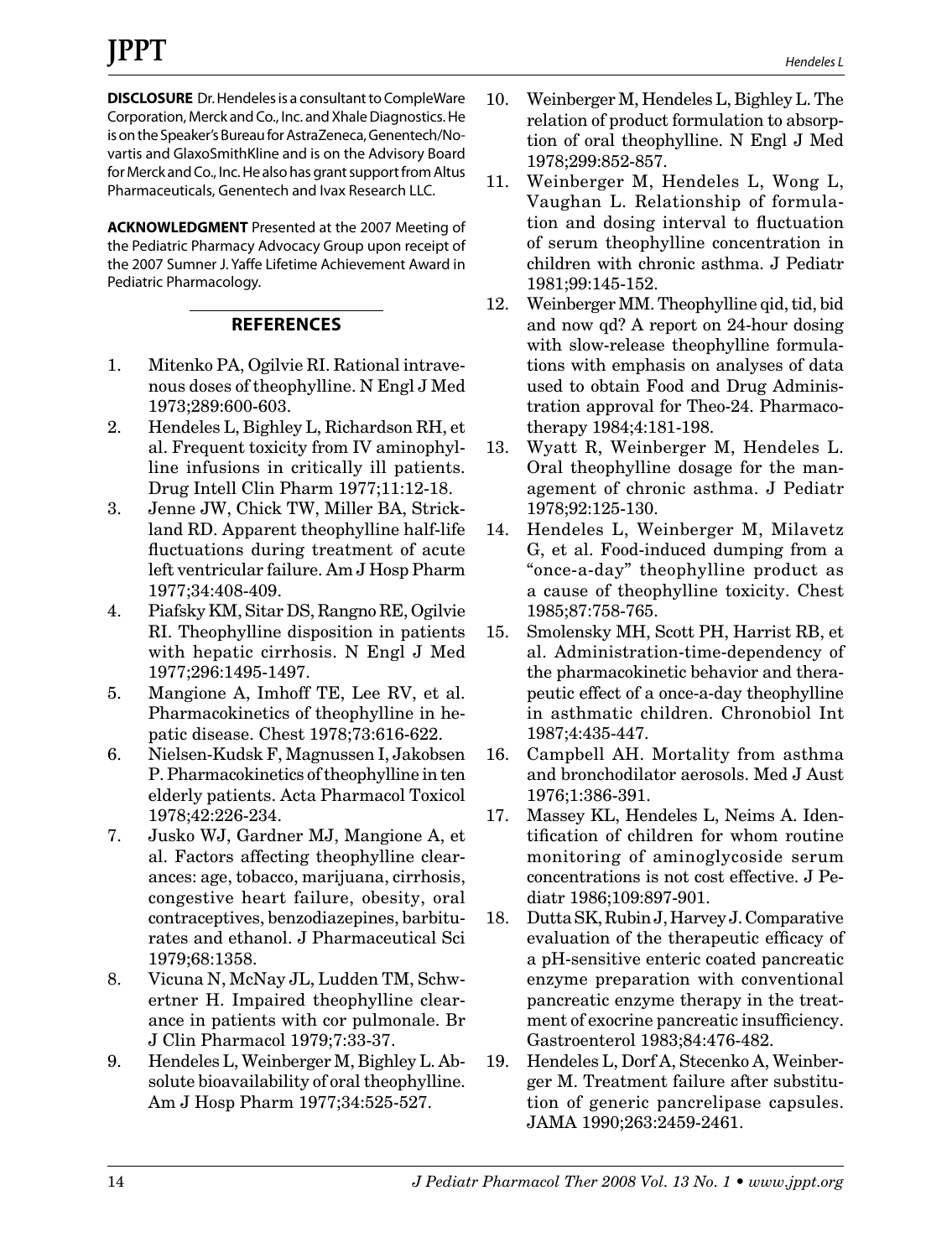- 20. Kraisinger M, Hochhaus G, Stecenko A, et al. Clinical pharmacology of pancreatic enzymes in patients with cystic fibrosis and *in vitro* performance of microencapsulated formulations. J Clin Pharmacol 1994;34:158-166.
- 21. Idris AH, McDermott MF, Raucci JC, et al. Emergency department treatment of severe asthma: metered-dose inhaler plus holding chamber is equivalent in effectiveness to nebulizer. Chest 1993;103:665-672.
- 22. Hendeles L, Hatton RC, Coons TJ, Carlson L. Automatic replacement of albuterol nebulizer therapy by metered-dose inhaler and valved holding chamber. Am J Health-Syst Pharm 2005;62:1053-1061.
- 23. Castro-Rodriguez JA, Rodrigo GJ. β-Agonists through metered-dose inhaler with valved holding chamber versus nebulizer for acute exacerbation of wheezing or asthma in children under 5 years of age: a systematic review with metaanalysis. J Pediatr 2004;145:172-177.
- 24. Sherman J, Hutson A, Baumstein S, Hendeles L. Telephoning the patient's pharmacy to assess adherence with asthma medications by measuring refill rate for prescriptions. J Pediatr 2000;136:532-536.
- 25. Sherman J, Patel P, Hutson A, et al. Adherence to oral montelukast and inhaled fluticasone in children with persistent asthma. Pharmacotherapy 2001;21:1464-1467.
- 26. Sherman JM, Baumstein S, Hendeles L. Intervention strategies for children poorly adherent with asthma medications; one center's experience. Clin Pediatr 2001;40:253-258.
- 27. Hendeles L, Beaty R, Ahrens R, et al. Response to inhaled albuterol during nocturnal asthma [published correction appears in J Allergy Clin Immunol 2006;117:773]. J Allergy Clin Immunol 2004;113:1058-1062.
- 28. Hendeles L, Marshik PL, Ahrens R, et al. Response to nonprescription epinephrine inhaler during nocturnal asthma. Ann Allergy Asthma Immunol 2005;95:530-534.
- 29. Liang J, Asmus MJ, Hochhaus G, et al. Differences in inhaled fluticasone bioavailability between holding chambers in children with asthma. Pharmacotherapy 2002;22:947-953.
- 30. Khan Y, Tang Y, Hochhaus G, et al. Lung bioavailability of hydrofluoroalkane fluticasone in young children when delivered by an antistatic chamber/mask. J Pediatr 2006;149:793-797.
- 31. Khan YR, Hochhaus G, Spencer T, et al. Relative amount of fluticasone delivered by HFA-MDI to children of different ages [abstract]. J Allergy Clin Immunol 2006;117:S91.
- 32. Asmus MJ, Hendeles L. Levalbuterol nebulizer solution: is it worth five times the cost of albuterol? Pharmacotherapy 2000;20:123-129.
- 33. Asmus MJ, Hendeles L, Weinberger M, et al. Levalbuterol has not been established to have therapeutic advantage over racemic albuterol (letter). J Allergy Clin Immunol 2002;110:325.
- 34. Hendeles L, Hartzema A. Levalbuterol is not more cost-effective than albuterol for COPD. Chest 2003;124:1176.
- 35. Weinberger M. Is there any advantage to using levalbuterol in the treatment of asthma? Clin Pulm Med 2004;11:129-134.
- 36. Qureshi F, Zaritsky A, Welch C, et al. Clinical efficacy of racemic albuterol versus levalbuterol for the treatment of acute pediatric asthma. Ann Emerg Med 2005;46:29-36.
- 37. Hardasmalani MD, DeBari V, Bithoney WG, Gold N. Levalbuterol versus racemic albuterol in the treatment of acute exacerbation of asthma in children. Pediatr Emerg Care 2005;21:415-419.
- 38. Summaries of medical and clinical pharmacology reviews: pediatric studies. Clinical review of NDA 20-837, supplement 11. Rockville, MD: Food and Drug Administration;2003 Mar 6.
- 39. Hendeles L, Hatton RC. Oral phenylephrine: an ineffective replacement for pseudoephedrine? (letter) J Allergy Clin Immunol 2006;118:279-280.
- 40. Hengstmann JH, Goronzy J. Pharmacokinetics of 3 H-phenylephrine in man. Eur J Clin Pharmacol 1982;21:335-341.